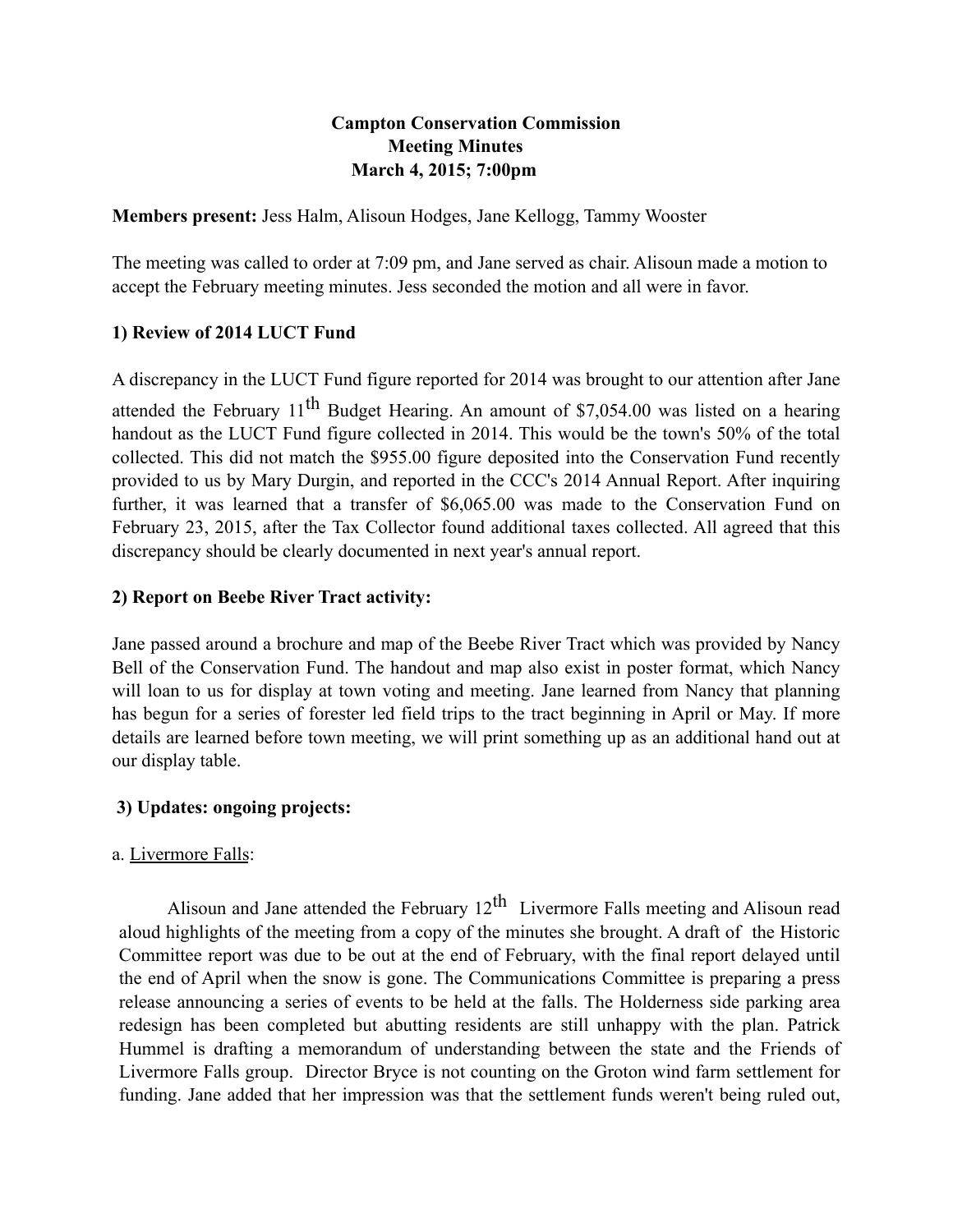rather they are just not being figured in budget planning. T he Resource Consultant report is also expected soon, and a final RFP for an engineering study at the mill site will be issued at the end of May. The next meeting is scheduled for April  $2<sup>nd</sup>$ , and Alisoun will try to attend. Jane closed by saying there was discussion of posting volunteer greeters on the Campton side of the falls this summer to inform visitors of future plans for the site and encourage recreational use of the Holderness side.

## b. Conservation Matters Column:

Jess reported that the February Conservation Matters column did not get submitted despite several reminders of the deadline to the Rumney folks. Jess said that to prevent this from happening in the future she will have a backup article ready. Steve Whitman of the Alexandria CC has already submitted the March column and has lots more to share

#### **c .**Northern Pass:

.

Tammy reported that she learned of a new Northern Pass documentary created by NH based photographer, filmmaker and author Jerry Monkman. "The Power of Place" explores the places, issues and people affected by the proposed project, and there will be a showing in Concord on March 11th. Tammy said she learned she could purchase a copy of the film and we could host our own showing. Jane added a Historical society collaboration might work well for a showing.

#### d. CCC Notebook Review:

Jane passed around a draft of the monthly meeting schedule she created for the CCC notebook to be used for planning. The group made some additions and Jane will circulate the edited version via email.

#### **5) NRI:**

A work session was held on February 16, where progress was made in formatting the NRI outline. It was decided to use Google Docs going forward, and Rebecca posted the latest version for all to work on. Jane has since spent some time renumbering the different sections to conform to our original outline. Jess said that Ron Reynolds compiled the list of water bodies in Campton, and Jane said he also continues to refine some of the mapping details such as color. Tammy shared the 2012 DES state list of impaired waters, three of which are in Campton. All agreed that this info should be included in the NRI. Jess sent an email around with a list of possible dates for our next work session. All will bring laptops to the next work session to edit the document as a group.

#### **6) Saving Special Places Workshop:**